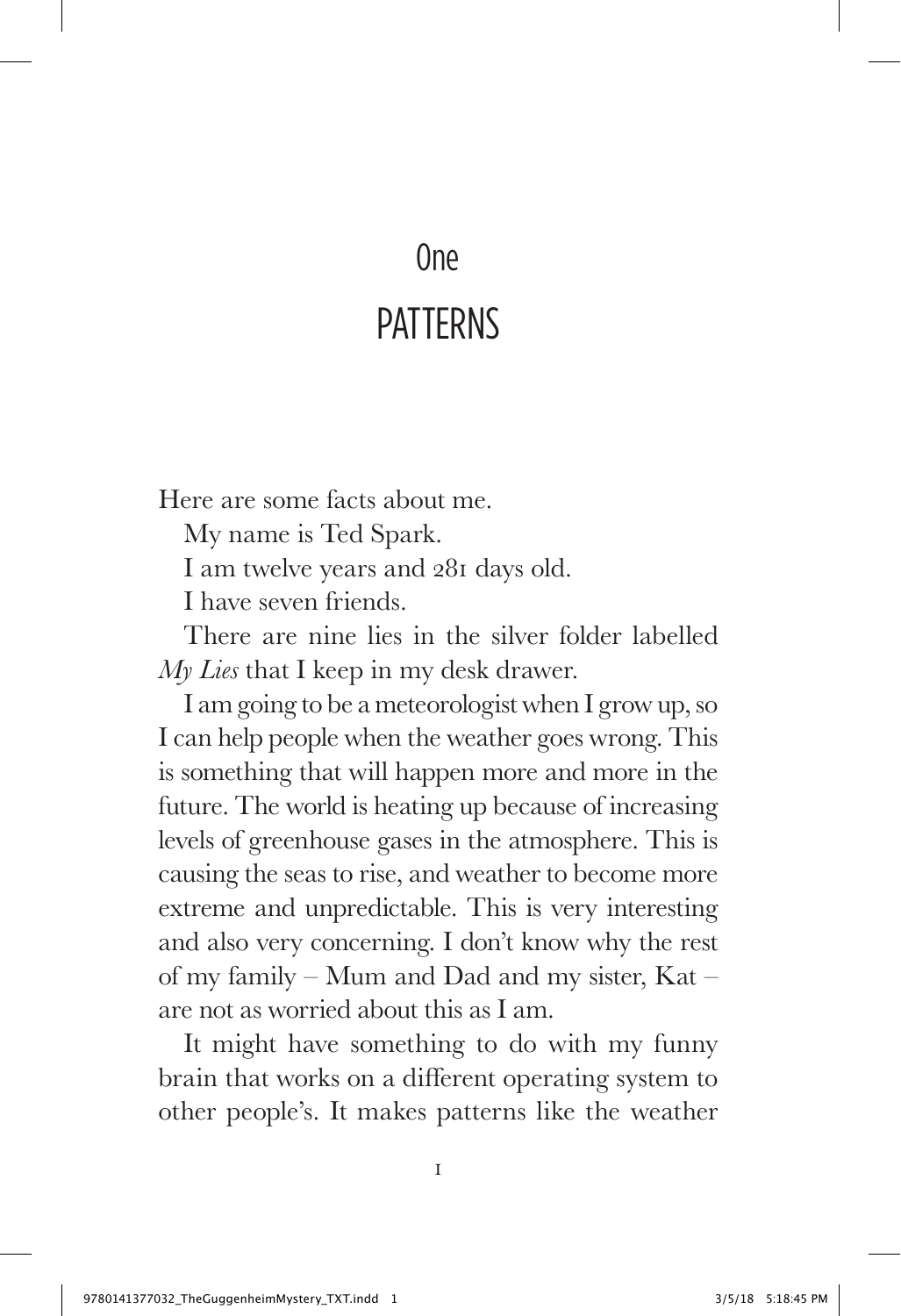very important to me, and makes me notice things that no one else could. I see the way things connect, and I connect things that other people do not seem able to. I am learning that there are even patterns in stories and myths and poetry. There are patterns everywhere you look.

Three months ago I solved the mystery of how my cousin Salim disappeared from a pod on the London Eye while Kat and I were watching him. A man came up to us while we were queueing and offered us a free ticket, which Salim took. Salim got into the pod at 11.32 a.m. on Monday 24 May, but when it came down again at 12.02 p.m., we did not see him get out again. Mum and Dad and Aunt Gloria, who is Mum's sister and Salim's mum, thought that his disappearance was impossible. Even the police thought it was impossible.

But I knew that even though some things seem impossible, they always make sense once you understand them. For example, in the year 1700 there was an earthquake in America that caused a tsunami in Japan 4,721 miles away. A tsunami is a huge wave. At that time, the Japanese people who were hit by it probably didn't even know that America existed, but the tsunami flattened their houses anyway. This is absolutely true, and it proves that the whole of history is a pattern, and everything is caused by something else.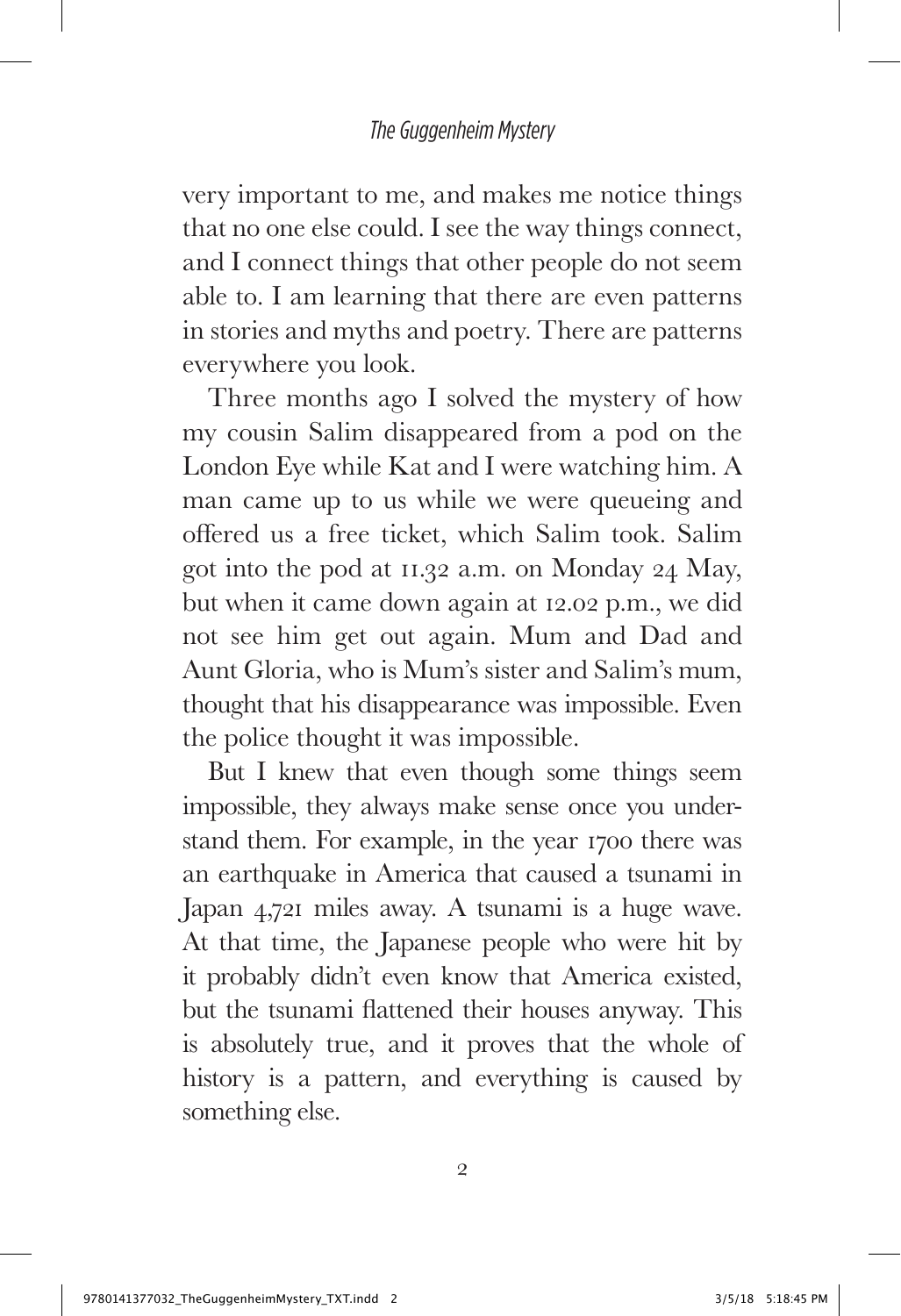## *Patterns*

When Salim disappeared, Kat and I came up with nine possible theories, and one of them had to be true. That is what I knew, and that is what Kat and I proved. We worked out which theory was correct, and we got Salim back, and then he and Aunt Gloria went to New York together, to a new weather system and a new life, and a new job for Aunt Gloria as a curator at the Guggenheim Museum (my encyclopaedia says that a curator is someone who looks after paintings and pieces of art, and organizes exhibitions in art galleries). But we were still part of that life, and when Kat and Mum and I went to visit them during our summer holidays this year, the mystery of the London Eye turned out not to be the only mystery in our universe.

Fifteen days ago, on the first proper day of our holiday, a painting was stolen from the Guggenheim Museum.

When the painting was stolen, everyone kept saying that it was priceless. That was not correct. They should have said that it was worth \$20 million in New York, which is  $f_116.02$  million if you are in London, where Kat and Mum and I live. (This is because of something called the *exchange rate*, which decides the number of dollars you can buy for a pound, or the other way round. The exchange rate isn't always the same, which I find very interesting.)